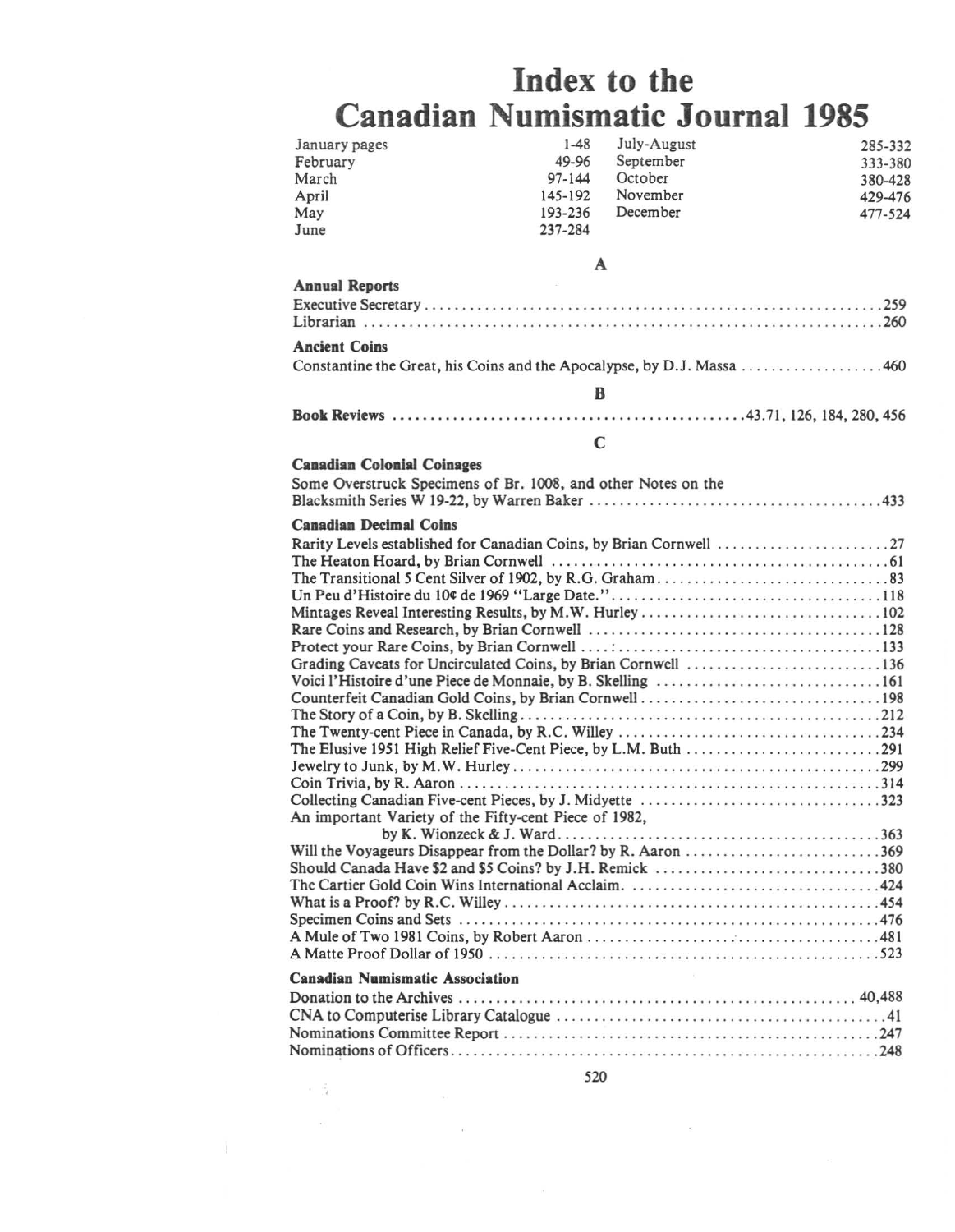| Numismatic Educational Services Association General Fund<br>Guide Lines for Preparing a Numismatic Slide Presentation 358<br>Rules & Guide Lines Governing Donations and<br>Coin Week Canada |
|----------------------------------------------------------------------------------------------------------------------------------------------------------------------------------------------|
|                                                                                                                                                                                              |
| <b>Counterstamped Coins</b>                                                                                                                                                                  |
| <b>Currency</b><br>Values of the World's Currencies in Terms of the<br>E                                                                                                                     |
| Executive Secretary's Pages 17,67,122,169,210,258,293,351,405,440,501                                                                                                                        |
| F                                                                                                                                                                                            |
| <b>Fakes and Forgeries</b>                                                                                                                                                                   |
| <b>Ferguson Foundation</b><br>The J.D. Ferguson Award, by E.V. Snell & R.C. Willey $\ldots \ldots \ldots \ldots \ldots \ldots \ldots \ldots$ . 423                                           |
| <b>Foreign Coins</b><br>World Coins Struck by the Royal Canadian Mint, by W.P. McMurray55<br>World Coins Minted by the Royal Canadian Mint, by W.P. McMurray 483                             |
| G                                                                                                                                                                                            |
| Great Britain, Coins of                                                                                                                                                                      |
| L                                                                                                                                                                                            |
|                                                                                                                                                                                              |

 $\bar{\nu}$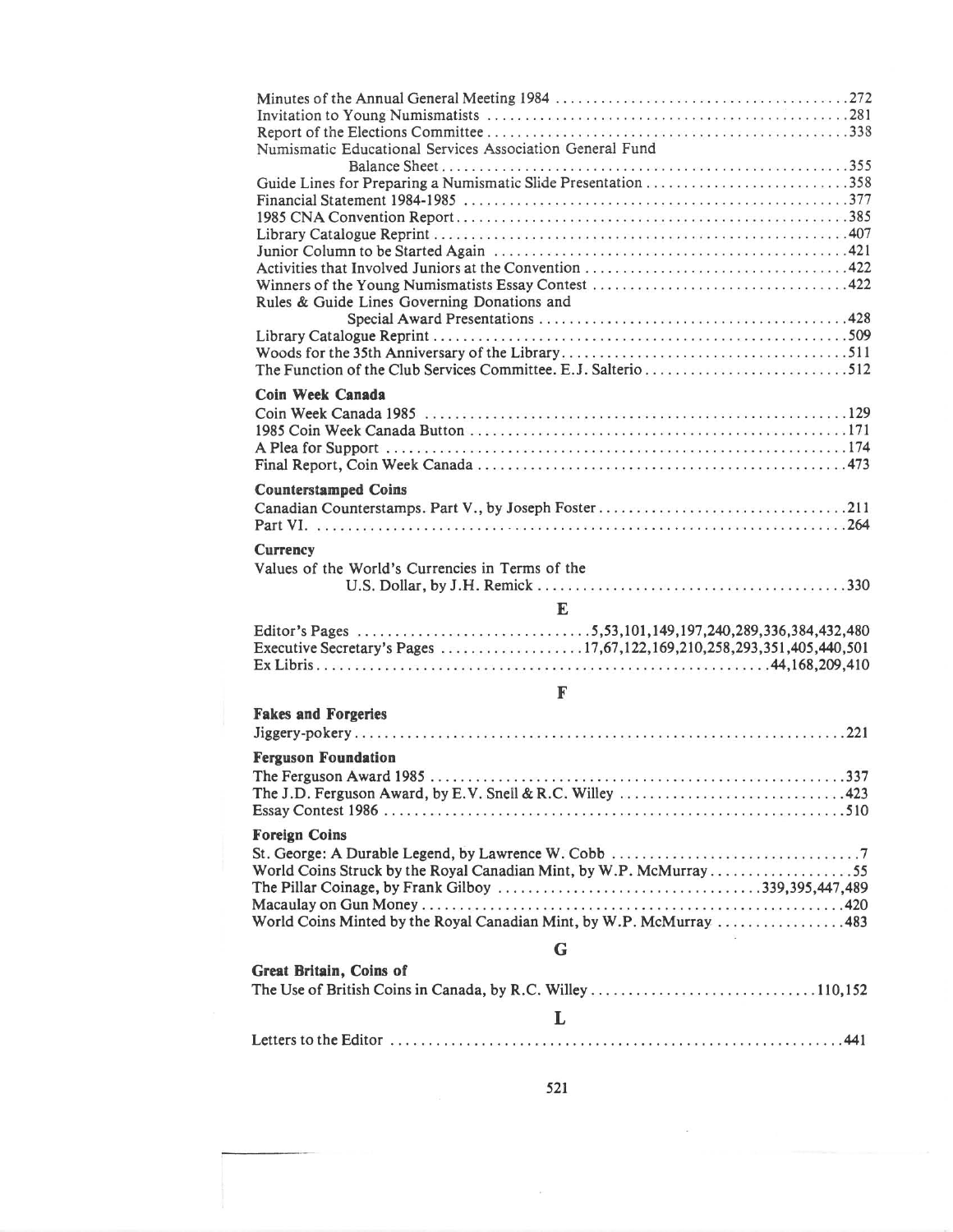| Medallist                                                                                                                                                                                                                                                                                           |
|-----------------------------------------------------------------------------------------------------------------------------------------------------------------------------------------------------------------------------------------------------------------------------------------------------|
| The Numismatic Works of Robert Tait McKenzie, by N. Brownlee 242                                                                                                                                                                                                                                    |
| <b>Medals</b>                                                                                                                                                                                                                                                                                       |
| Privately Produced Canadian Medals, by Paul Nadin-Davis164<br>A Canadian Biblical Masterpiece, by Paul Nadin-Davis 255<br>A Medal to Alleviate Hunger in Africa, by J.H. Remick 308<br>Collecting Medals, Trade Dollars and Scrip issued by<br>Canadian Numismatic Associations, by J.H. Remick 419 |
|                                                                                                                                                                                                                                                                                                     |
| <b>Miscellaneous</b>                                                                                                                                                                                                                                                                                |
| Historical Lists (Olympic Coins and Medals), by Ron Herneshen506                                                                                                                                                                                                                                    |
| N                                                                                                                                                                                                                                                                                                   |
| <b>Numismatics</b>                                                                                                                                                                                                                                                                                  |
|                                                                                                                                                                                                                                                                                                     |
| <b>Numismatic Associations</b>                                                                                                                                                                                                                                                                      |
|                                                                                                                                                                                                                                                                                                     |
| $\mathbf P$                                                                                                                                                                                                                                                                                         |
| <b>Paper Money</b>                                                                                                                                                                                                                                                                                  |
|                                                                                                                                                                                                                                                                                                     |
| S                                                                                                                                                                                                                                                                                                   |
| <b>Scrip</b>                                                                                                                                                                                                                                                                                        |
| The J.A. Moisan Scrip of December 1984, by J.H. Remick172<br>Les Billets de Commerce de "The Price Brothers", by Jean-Pierre Pare 213<br>The Trade Scrip of Price Brothers & Co., by Jean-Pierre Pare 372                                                                                           |

M

 $\frac{1}{2}$ 

| Symposium |  |  |
|-----------|--|--|
|           |  |  |

 $\lesssim \frac{1}{40}$ 

 $\frac{1}{2}$